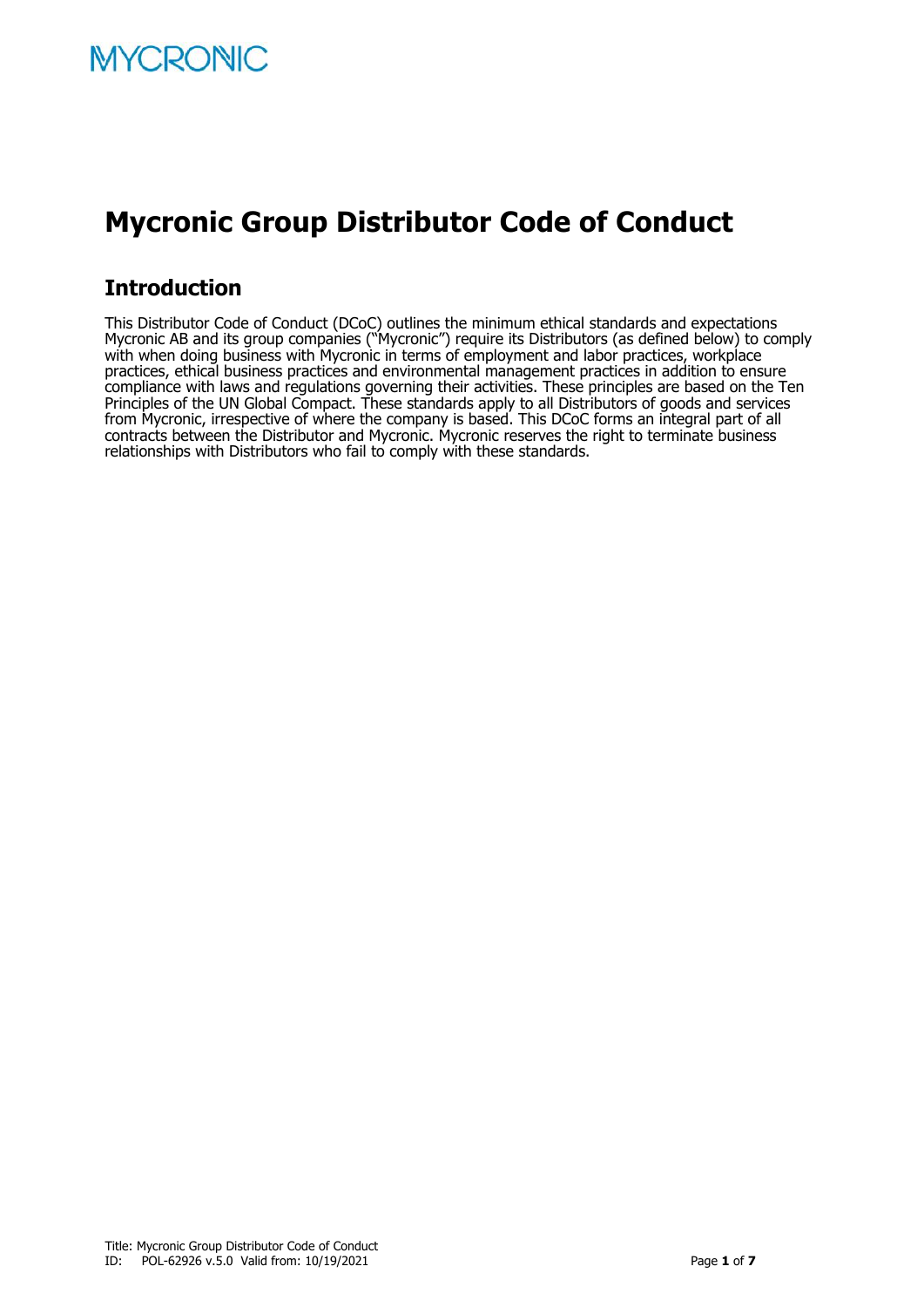# **MYCRONIC**

# **Contents**

| 1. |  |
|----|--|
| 2. |  |
| 3. |  |
| 4. |  |
| 5. |  |
| 6. |  |
| 7. |  |
| 8. |  |
| 9. |  |
|    |  |
|    |  |
|    |  |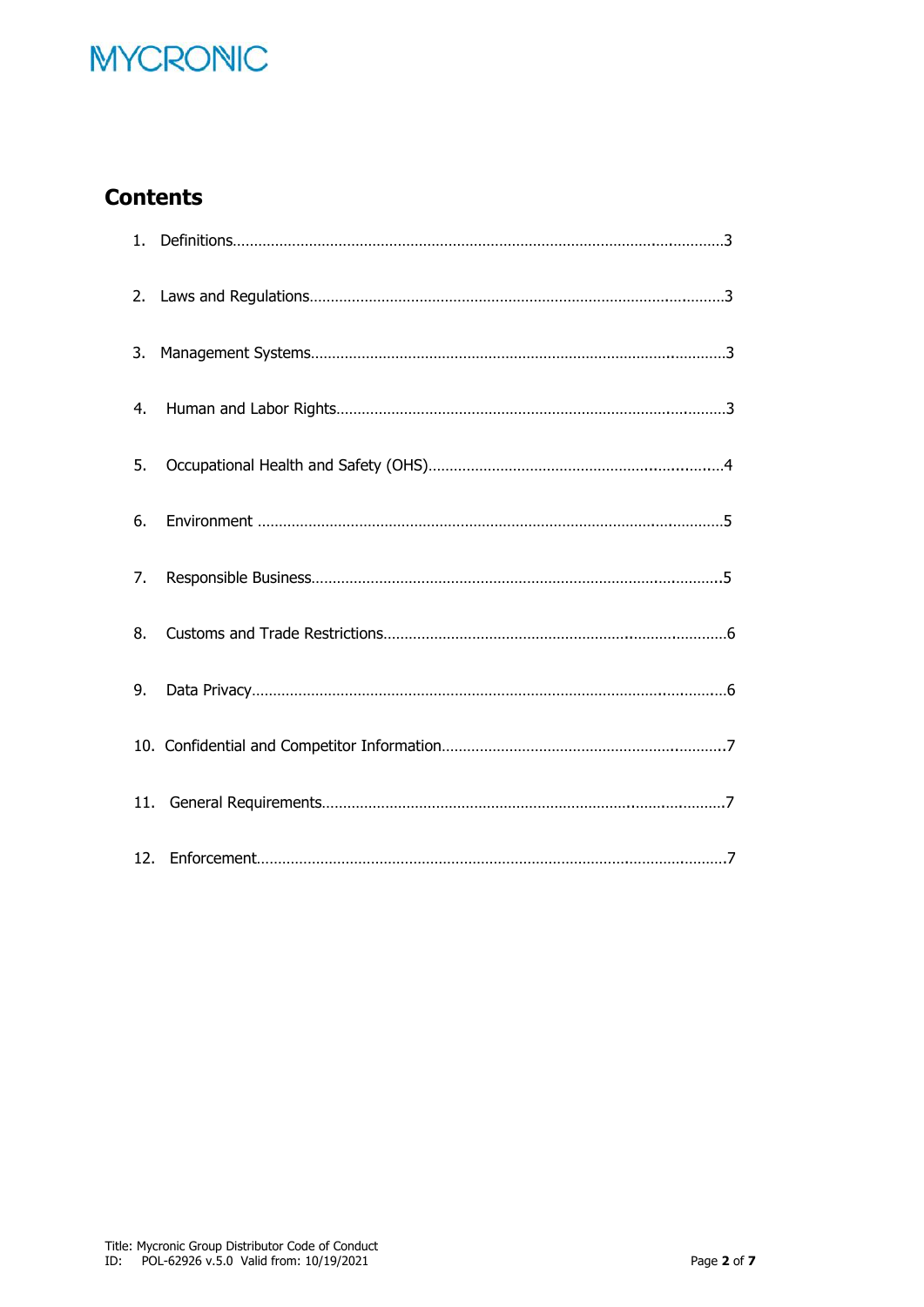# **MYCRONIC**

# **1. Definitions**

A "Distributor" is any person or legal entity which distributes Mycronic's products or services as Resellers. In addition to Distributors who have a direct contractual relationship with Mycronic, this definition also includes the Distributor's sub-representatives.

"Mycronic Representatives" include the company's employees and legal representatives.

# **2. Laws and Regulations**

The Distributor is expected to operate in full compliance with applicable national, government and/or local laws, regulations and guidelines of the countries in which it operates and that are applicable to the Distributor's business operations. In addition, the Distributor shall fulfil its legal obligations with respect to applicable agreements, understandings or any other binding obligation. This DCoC goes further and sets out Mycronic's standards, in order to advance ethical, social and environmental responsibilities.

# **3. Management Systems**

The Distributor shall have appropriate management systems in place to enable adherence to this DCoC or its own equivalent code of conduct, whichever is stricter, as well as all other relevant and applicable laws and regulations. The functioning and quality of the management system shall be in proportion to the size, complexity and risk environment of the Distributor's business. This means that, at a minimum:

- 3.1 the Distributor shall adopt a systematic approach to the assessment, mitigation and management of risks related to human and labor rights, occupational health and safety, responsible business and environmental impact (hereafter referred to as "Code of Conduct Issues"),
- 3.2 the Distributor shall adopt measurable performance targets in relation to Code of Conduct Issues and define related actions to reach these targets with a view to ensure continuous performance improvement,
- 3.3 all applicable laws, regulations and contractual terms governing the Distributor's assignments shall be duly applied and communicated, with sufficient training provided to relevant employees and business partners,
- 3.4 the Distributor shall have systems in place to enable the reporting of Code of Conduct Issuesrelated grievances (e.g. a whistle-blowing system),
- 3.5 the Distributor shall, where applicable, duly ensure and monitor that its sub-representatives comply with this DCoC or their own equivalent code of conduct. The Distributor is liable for the compliance of its sub-representatives as for its own work.

# **4. Human and Labor Rights**

These principles shall apply to all recruitment and employment practices such as applications for employment, promotion, access to training, job assignments, wages, benefits, rewards, transfers and redundancies.

### 4.1 Human Rights

The Distributor is required:

- 4.1.1 to respect human rights and not be complicit in human rights violations within its sphere of influence,
- 4.1.2 to duly map its human rights impacts whenever the need for such action is agreed,
- 4.1.3 to have in place adequate remedial mechanisms in case of any human rights violations.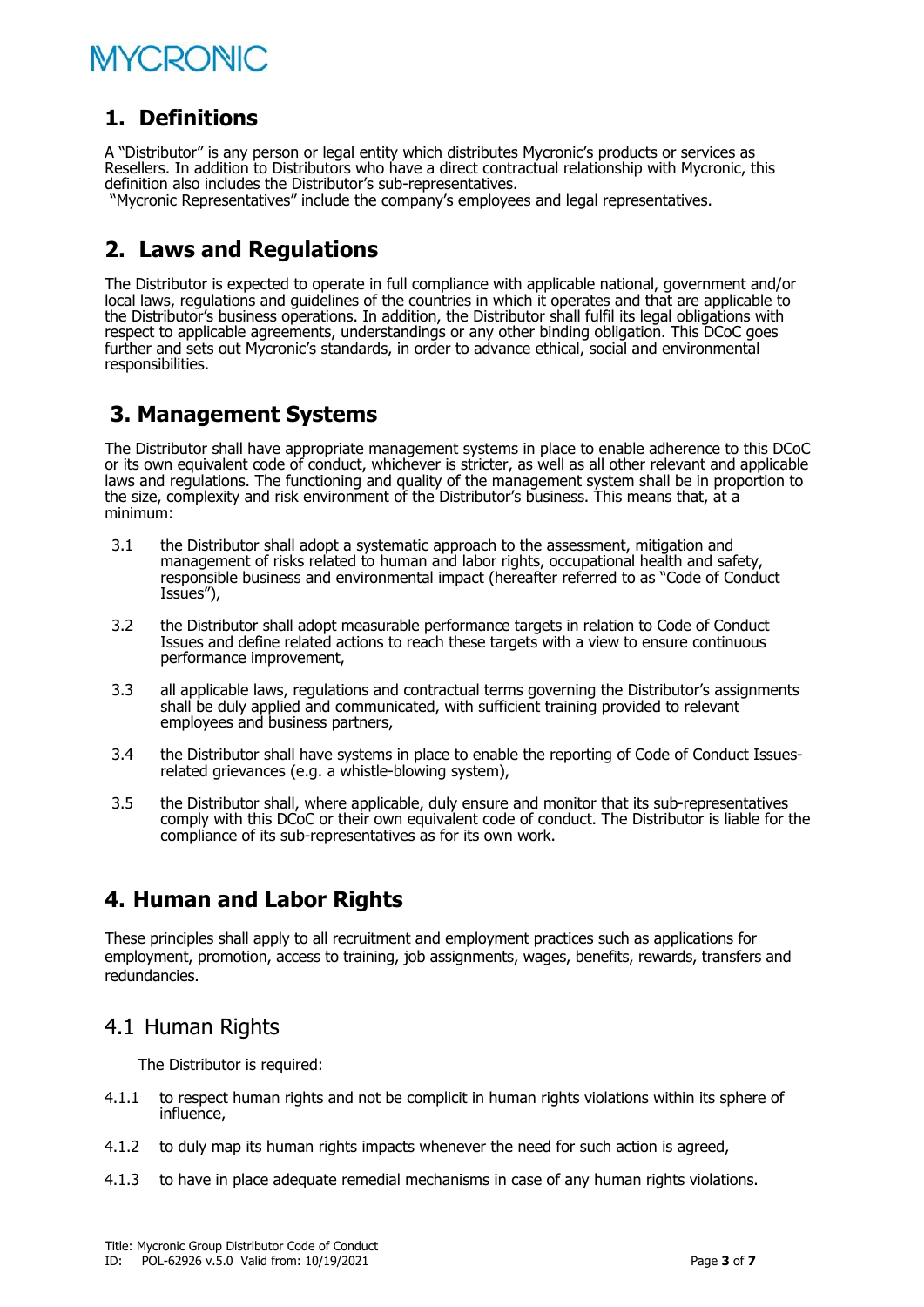# **MYCRONIC**

# 4.2 Basic Workers' Rights

The Distributor is required:

- 4.2.1 to ensure that no person who is below the minimum legal age for employment shall be employed or engaged. Minimum age is the age of completion of compulsory schooling, or not less than 15 years, or not under the minimum age for employment in the country, whichever is greatest. Employees under the age of 18 shall not perform night shifts, overtime and alike which is likely to jeopardize their health or safety,
- 4.2.2 to fully recognize employees' freedom of association and right to bargain collectively. Representatives for trade unions shall not be subject to any discrimination,
- 4.2.3 not to use any kind of involuntary or forced labor and to prohibit mental and physical threats, slavery and human trafficking,
- 4.2.4 not to harass or discriminate against any employee, including grounds of age, culture, gender, ethnicity, disability, sexual identity or orientation, family status, country of birth, race or skin color or any other factor as established under applicable law,
- 4.2.5 to treat all employees fairly and respectfully and to provide a workplace free of harassment and abuse. Any form of harassment, corporate punishment, bullying, physical, mental, sexual or verbal abuse or other cruel or abusive disciplinary practices in the workplace are prohibited.

#### 4.3 Wages and Working Hours

The Distributor is required:

- 4.3.1 to pay employees at least the minimum wage and applicable overtime wages defined by national laws or any applicable collective agreements,
- 4.3.2 to ensure that the terms of the employment and working hours shall be fair and reasonable and comply with applicable local law and collective agreements.

# **5. Occupational Health and Safety (OHS)**

The Distributor is required:

- 5.1 to fulfill all applicable legal OHS requirements,
- 5.2 to have a policy that includes OHS regulation, and to assign responsibility for OHS issues within its organization,
- 5.3 to ensure that operational controls such as rules and procedures are in place and communicated to all employees,
- 5.4 to have emergency preparedness and response procedures in place,
- 5.5 to increase its employees' awareness of health and safety issues, including safety sheets and training relevant for the use of hazardous or toxic substances in the workplace, to enhance safety culture through open communications, and to ensure that its staff have received appropriate OHS training, including written health and safety information and warnings,
- 5.6 to measure and monitor its OHS performance and OHS hazards with the help of properly conducted workplace inspections and audits,
- 5.7 to report and investigate all health and safety incidents,
- 5.8 to provide workers with appropriate personal protective equipment,
- 5.9 to prohibit the illegal use or possession of alcohol, drugs and other controlled substances.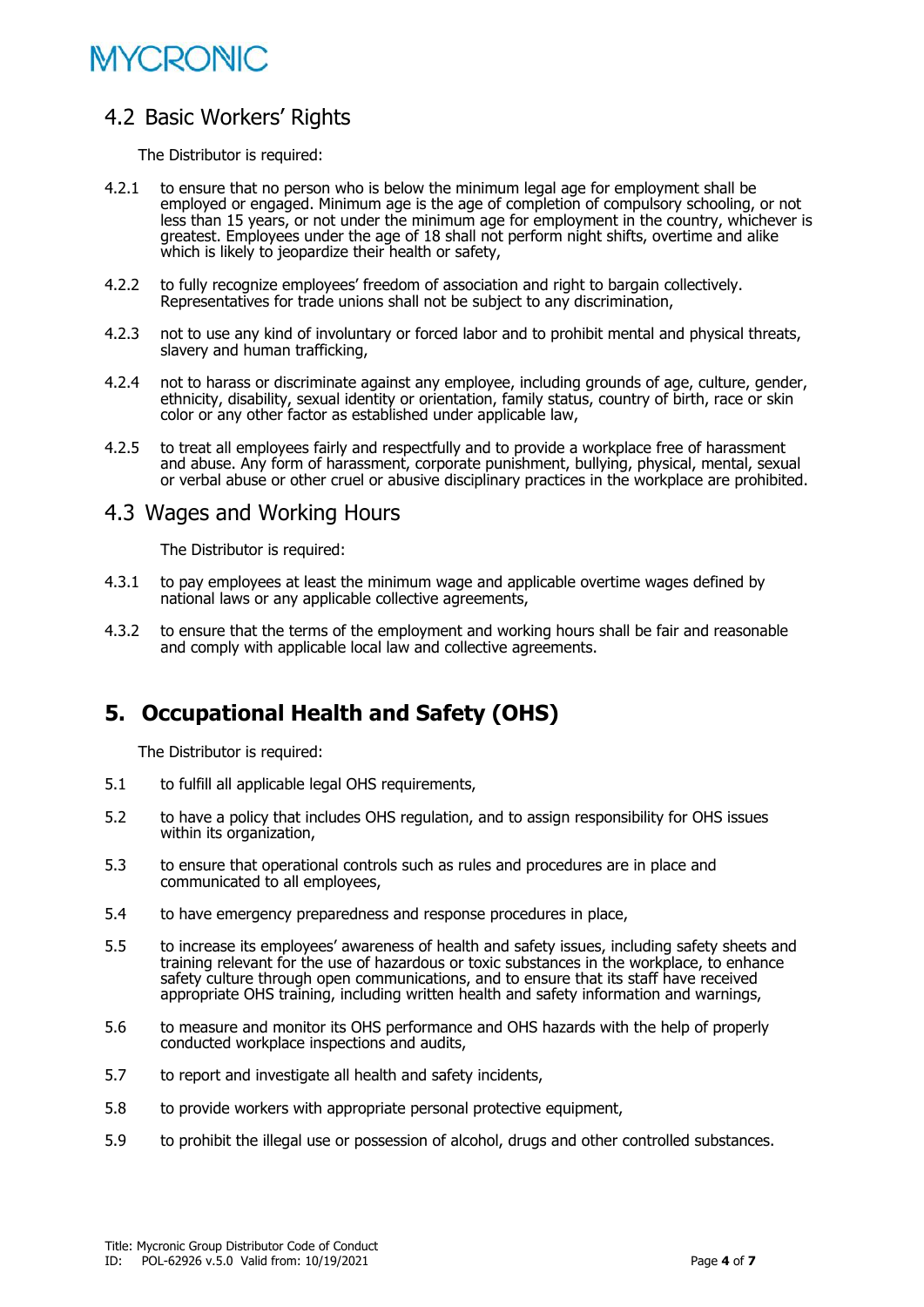

### **6. Environment**

The Distributor is required:

- 6.1 to fulfill all environmental requirements defined in relevant laws, regulations and environmental permits,
- 6.2 to have a policy that includes environmental regulations and to assign responsibility for environmental issues within its organization,
- 6.3 to ensure that its employees have appropriate know-how and experience in relation to environmental issues, as well as resources to enable them to effectively meet their responsibilities,
- 6.4 to ensure that written instructions covering all processes with potential environmental impacts, such as the storage and handling of hazardous materials, are available and that the relevant information is communicated to all employees involved,
- 6.5 to proactively work to prevent emergencies and ensure the capacity to react appropriately to such events, by analyzing, identifying and adopting suitable preventive and corrective measures,
- 6.6 to handle environmental violations and complaints systematically and communicate them to employees and external stakeholders, including Mycronic if affected,
- 6.7 to have in place or establish a procedure for the identification, safe handling, storage, transportation, utilization and disposal of waste in accordance with the applicable legislation.

#### **7. Responsible Business**

Mycronic has a zero-tolerance policy towards any form of corruption and financial irregularity, for example bribery, facilitation payments, fraud, money laundering, extortion or embezzlement and requires that there are adequate procedures in place to prevent bribery in all commercial dealings undertaken by the Distributor. The Distributor is required to conduct its business in full compliance with Mycronic's Distributor Code of Conduct, or the Distributors own equivalent ethical rules, whichever are stricter. This means, among other things, that the Distributor is required and undertakes:

- 7.1 to conduct business in full compliance with all applicable antitrust and fair competition laws,
- 7.2 to prevent situations where there is a conflict of interest between the Distributor and Mycronic. Any conflict of interest in any business dealings with Mycronic, of which the Distributor is aware, shall be declared to Mycronic to allow Mycronic the opportunity to take appropriate action,
- 7.3 to act in compliance with applicable procurement laws, regulations and particular procurement contracts when entering into business relations with governmental agencies and their officials,
- 7.4 to act in compliance with applicable anti-corruption laws, by, among other things, refusing to receive or offer bribes, facilitation payments or anything of value for the purpose of obtaining or retaining business or any improper benefit or advantage, this includes cash or undeclared discounts, payments for advertising or other concealed price reductions or expenses,
- 7.5 that neither the Distributor, nor its directors, officers or employees, will violate any applicable anti-bribery laws or standards. Specifically, the Distributor agrees that it will not, directly or indirectly, pay, promise or offer to pay, accept or authorize the payment of any undue money or other advantage to a public official or representative of a state-owned enterprise, or to any person or entity in connection with any public business function or activity. In addition, no payment shall be made to anyone for any reason on behalf of or for the benefit of Mycronic which is not properly and accurately recorded in the Distributor's books and records, including amount, purpose and recipient, all of which shall be maintained with supporting documentation,
- 7.6 that all business and commercial dealings are transparently performed and accurately recorded in the Distributor's books and records and that there is no actual or attempted participation in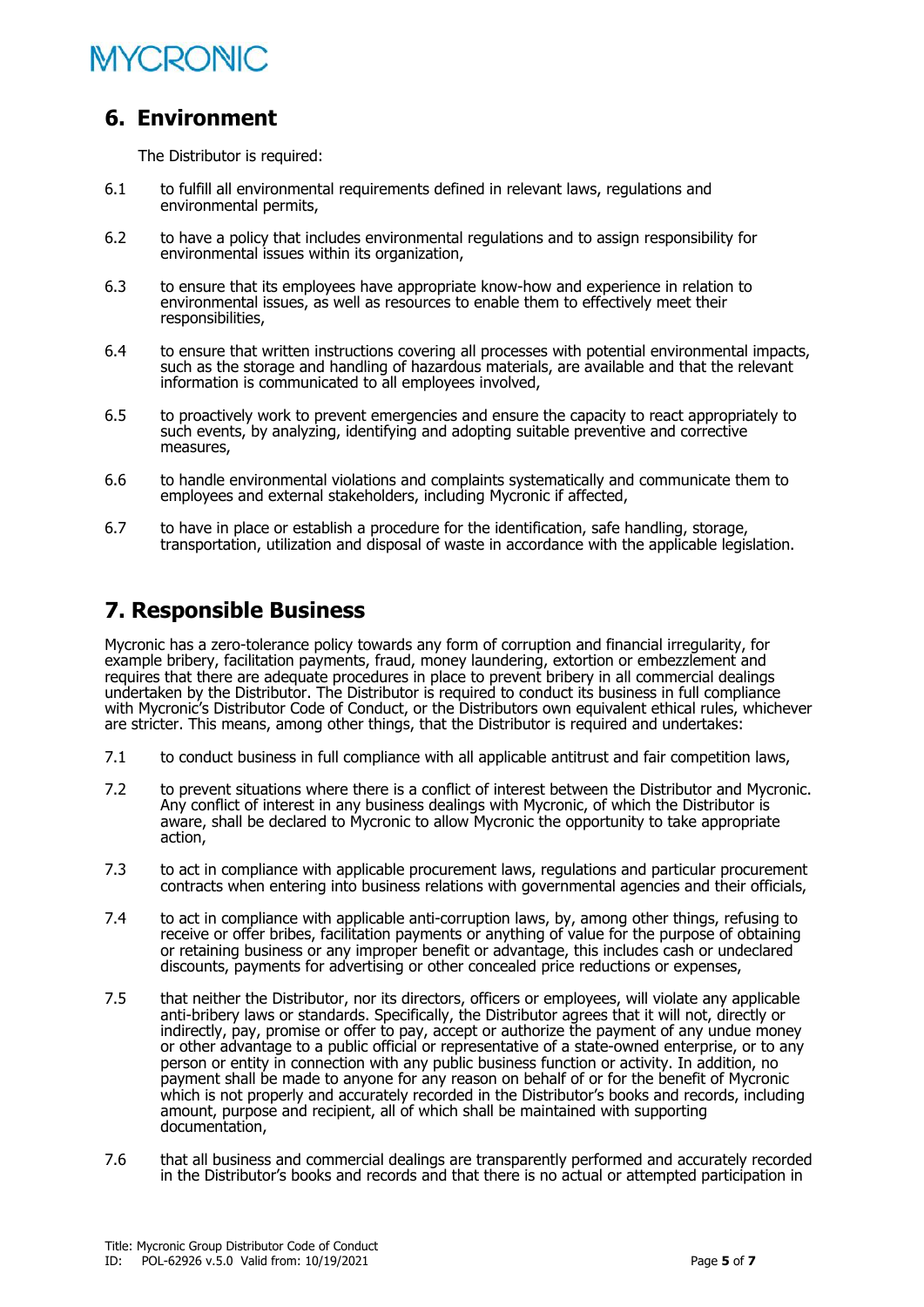

money laundering,

- 7.7 that no confidential information in the Distributor's possession regarding Mycronic is used to either engage in or support insider trading,
- 7.8 that Mycronic's Representatives shall pay for their own travel and accommodation costs when visiting the Distributor, conferences, reference plants etc.,
- 7.9 that Mycronic's Representatives shall not be offered any gifts, hospitality or expenses that could be considered unreasonable or inappropriate with regard to possible business transactions. Courtesy gifts of low value shall be permitted, but the acceptance of any other gifts and other benefits (particularly cash), which are offered to employees or close relatives, are expressly prohibited,
- 7.10 that to the best of its knowledge (reasonable enquiries having been conducted by the Distributor), at the date of entering into force of the DCoC, neither the Distributor, nor its directors, officers or employees, have directly or indirectly, paid, promised or offered to pay, authorized the payment of, or accepted any undue money or other advantage of any kind in connection to its business dealings with Mycronics.
- 7.11 to act in compliance with all rules and regulations related to the safety and quality requirements of products and services, including rules defined by Mycronic,
- 7.12 to transparently and accurately record and disclose details of its business activities, corporate structure, financial situation and performance in accordance with applicable laws and regulations,
- 7.13 to ensure that it shall not authorize its subcontractors, agents or other third parties to request, agree to receive or accept a financial or other advantage where, in anticipation of or in consequence thereof, a relevant function or activity is or may be performed improperly,
- 7.14 to ensure that it has taken and will continue to take reasonable measures to prevent its subcontractors, agents or any other third parties, subject to its control or determining influence, from engaging in any conduct that would contravene to the requirements set out under this section 7.

### **8. Customs and Trade Restrictions**

The Distributor is required:

- 8.1 to conduct all transactions in accordance with applicable export control and customs laws and regulations. Distributor shall ensure that export or import of any Mycronic merchandise, samples, spares, replacement parts, or software, by shipment, mail, courier or other means, only are approved by employees designated to clear the import or export,
- 8.2 to conduct all business in compliance with laws, regulations and trade restrictions imposed by the sanctions authorities e.g. governments, international organizations (such as the United Nations) and supranational bodies (such as the European Union),
- 8.3 not to export any goods or provide services to any party or customer if the Distributor knows or has reason to believe that the Mycronic item will be used or retransferred in a manner contrary to applicable export control or trade sanction laws and regulations or if the party, or any other party to the transaction, is listed in connection with such trade sanctions program or other applicable list of proscribed individuals or entities.

### **9. Data Privacy**

When obtaining and processing personal data, the Distributor must comply with all applicable laws and regulations on the processing of personal data and ensure an adequate level of data protection for both employees and customers.